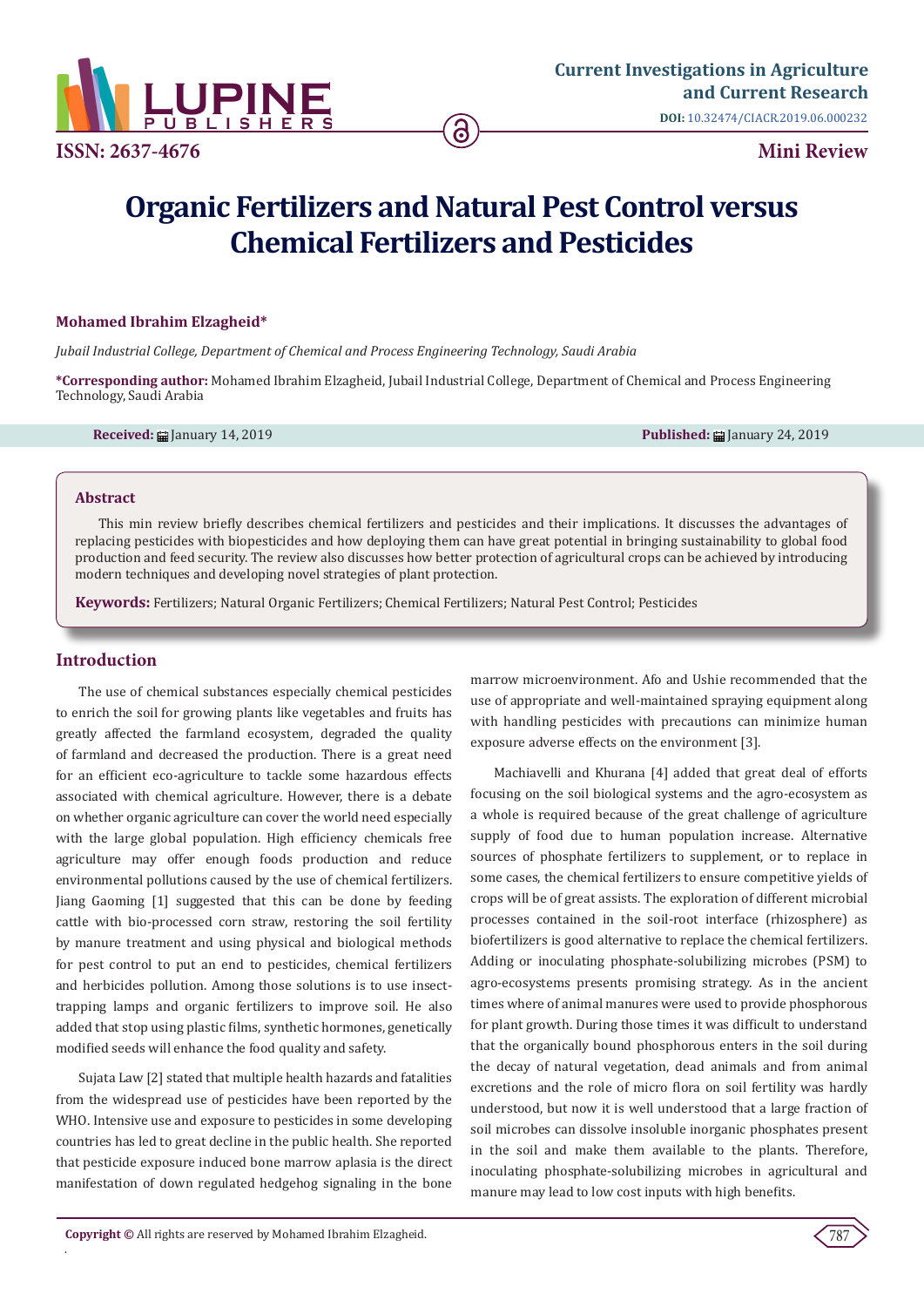Balachandar [5] reported that plant growth promoting rhizobacteria (PGPR) stimulates plant growth through various direct and indirect mechanisms. The direct effects include dinitrogen fixation, mineral solubilization, growth hormone production, and biocontrol against soil pathogens considered as an indirect effect. He mentioned that exploring the genetic and functional diversity of these PGPRs from various agroclimatic zones, and developing them as multi-functional bioinoculants, would be a novel approach to enhance the biofertilizer use efficiency in agriculture.

Biopesticides are also gaining great interest because they are safe to environment, and bio-degradable. Thus, they are promising alternatives candidates to manage environmental pollutions. Through replacement of pesticides by biopesticides in agriculture environmental safety can be gained. Currently, the use of biopesticides is covering only 2% of the plant protectants used globally; however, there is an increasing trend of their applications in the past two decades and their world production has been estimated to be over 3,000 tons per year [6]. Environmentally safe, residue-free agriculture and growing organic food products market are considered as some of the key drivers of the biopesticide market. Worldwide use of the biopesticides is increasing steadily by 10% every year. About 90% of the microbial biopesticides are derived from just one entomopathogenic bacterium, Bacillus thuringiensis. In the 34 OECD countries about 225 microbial biopesticides are manufactured [7], and about 45% of the biopesticides are sold in the so-called NAFTA countries while Asia uses only 5% of biopesticides sold worldwide [8].

Although many countries have launched new policies to minimize the use of chemical pesticides and promote the use of biopesticides; however, biopesticides are still largely regulated by the regulations previously designed for chemical pesticides which in turn created burdensome costs on the biopesticide industry [9]. Understanding of the biopesticides mode of action, their effects and regulatory issues could boost their profile among the public, policymakers and hence enable them to realize their contributions to sustainability. As synthetic chemical pesticides are not suitable for organic food production, recently green pesticides from plant origin are given more intention. They are better alternatives to chemical pesticides if eco-friendliness, multiple mode of action against insect pests are carefully considered [10]. Generally green pesticides are eco-chemicals isolated from parts of the plants. Plants contain essential oils which are a complex mixture of volatile compounds accumulated in seeds, flowers and leaves. These essential oils contain various alcohols, cyclic alcohols, bicyclic alcohols, phenols, ketones and aldehydes which are released by the plants to protect them against herbivores and pathogens.

Introduction of modern techniques to develop novel strategies of plant protection is highly needed. One of those techniques is the application of nanotechnology as a new practice in agriculture. In particular, designing of nanoformulation of different insecticides.

Nano-insecticides can cause less environmental contamination and show enhanced efficiency reached by controlled release. They are easy/safe to handle and have reduced toxicity risks to animals. Polymer-based nanoformulations have been tested for the encapsulation of most of the insecticides. There are different forms of polymer and non-polymer-based nanoformulations that have been proposed for insecticides' encapsulation. Examples are nanocapsules, nanogels, nanofibers, nanometals and nanoemulsions [11].

#### **Conclusion**

The interest in organic farming and the use of biopesticide instead of chemical pesticides has gained great intention. Educating and training the farmers on the organic fertilizers and the biopesticides and their use will have great impact. Creating awareness among the farmers will also popularize them and increase their utilization globally. Appropriate deployment of the biopesticides and organic fertilizers will potentially bring sustainability to world agriculture for food and feed security.

#### **Acknowledgement**

The author of this article likes to thank Kimberly William for the invitation to submit a mini review to the journal of Current Investigation in Agriculture and Current Research (CIACR). The author also likes to thank JIC management team for the continuous help, encouragement and support.

#### **References**

- 1. Gaoming J (2017) Organic agriculture obtains both larger yield and economic benefit under the condition of none chemical pollution. Agrotechnology 6(4): 23.
- 2. [Law S \(2018\) Agricultural pesticide induced bone marrow aplastic](https://www.omicsonline.org/proceedings/agricultural-pesticide-induced-bone-marrow-aplastic-anaemia-and-the-hedgehog-signaling-scenario-96879.html) [anaemia and the hedgehog signaling scenario. Environ Pollut Climate](https://www.omicsonline.org/proceedings/agricultural-pesticide-induced-bone-marrow-aplastic-anaemia-and-the-hedgehog-signaling-scenario-96879.html) [Change 2: 69.](https://www.omicsonline.org/proceedings/agricultural-pesticide-induced-bone-marrow-aplastic-anaemia-and-the-hedgehog-signaling-scenario-96879.html)
- 3. [Afo ID and AO Ushie \(2018\) Evaluation of active ingredient, risk](https://www.omicsonline.org/proceedings/evaluation-of-active-ingredient-risk-assessment-and-safety-of-pesticide-on-the-life-of-farmers-in-taraba-state-nigeria-89971.html) [assessment and safety of pesticide on the life of farmers in Taraba State,](https://www.omicsonline.org/proceedings/evaluation-of-active-ingredient-risk-assessment-and-safety-of-pesticide-on-the-life-of-farmers-in-taraba-state-nigeria-89971.html) [Nigeria. J Environ Anal Toxicol 8: 47.](https://www.omicsonline.org/proceedings/evaluation-of-active-ingredient-risk-assessment-and-safety-of-pesticide-on-the-life-of-farmers-in-taraba-state-nigeria-89971.html)
- 4. Machiavelli and SMP Khurana (2013) An Inoculating Potential of Phosphate-Solubilizing Microbes as Biofertilizers. J Biofertil Biopestici 4(1): 1-2.
- 5. [Balachandar D \(2012\) Biofertilizers–What Next? J Biofertil Biopestici](https://www.researchgate.net/publication/276196505_Biofertilizers-What_Next) [3\(4\).](https://www.researchgate.net/publication/276196505_Biofertilizers-What_Next)
- 6. [Kumar S, A Singh \(2015\) Biopesticides: Present Status and the Future](https://www.omicsonline.org/open-access/biopesticides-present-status-and-the-future-prospects-jbfbp-1000e129.php?aid=64583) [Prospects. J Fertil Pestic 6\(2\): 1-2.](https://www.omicsonline.org/open-access/biopesticides-present-status-and-the-future-prospects-jbfbp-1000e129.php?aid=64583)
- 7. [Hubbard M, RK Hynes, M Erlandson, KL Bailey \(2104\) The biochemistry](https://sustainablechemicalprocesses.springeropen.com/articles/10.1186/s40508-014-0018-x) [behind biopesticide efficacy. Sustainable Chemical Processes 2\(18\).](https://sustainablechemicalprocesses.springeropen.com/articles/10.1186/s40508-014-0018-x)
- 8. [Bailey KL, SM Boyetchko, T Längle \(2010\) Social and economic drivers](https://www.sciencedirect.com/science/article/pii/S1049964409001327) [shaping the future of biological control: a Canadian perspective on the](https://www.sciencedirect.com/science/article/pii/S1049964409001327) [factors affecting the development and use of microbial biopesticides.](https://www.sciencedirect.com/science/article/pii/S1049964409001327) [Biol Control 52\(3\): 221-229.](https://www.sciencedirect.com/science/article/pii/S1049964409001327)
- 9. [Kumar S, A Singh \(2014\) Biopesticides for integrated crop management:](https://www.researchgate.net/publication/267330773_Biopesticides_for_integrated_crop_management_Environmental_and_regulatory_aspects) [environmental and regulatory aspects. J Fertil Pestic 5: e121.](https://www.researchgate.net/publication/267330773_Biopesticides_for_integrated_crop_management_Environmental_and_regulatory_aspects)
- 10. [Raja N, G Masresha \(2015\) Plant Based Biopesticides: Safer Alternative](https://www.omicsonline.org/open-access/plant-based-biopesticides-safer-alternative-for-organic-food-production-jbfbp-1000e128.php?aid=64582) [for Organic Food Production. J Fertil Pestic 6: 2.](https://www.omicsonline.org/open-access/plant-based-biopesticides-safer-alternative-for-organic-food-production-jbfbp-1000e128.php?aid=64582)
- 11. [Das RK, SJ Sarma, SK Brar, M Verma M \(2014\) Nanoformulation of](https://www.omicsonline.org/open-access/nanoformulation-of-insecticides-novel-products-2155-6202.1000e120.php?aid=23521) [Insecticides - Novel Products. J Biofertil Biopestici 5: e120.](https://www.omicsonline.org/open-access/nanoformulation-of-insecticides-novel-products-2155-6202.1000e120.php?aid=23521)